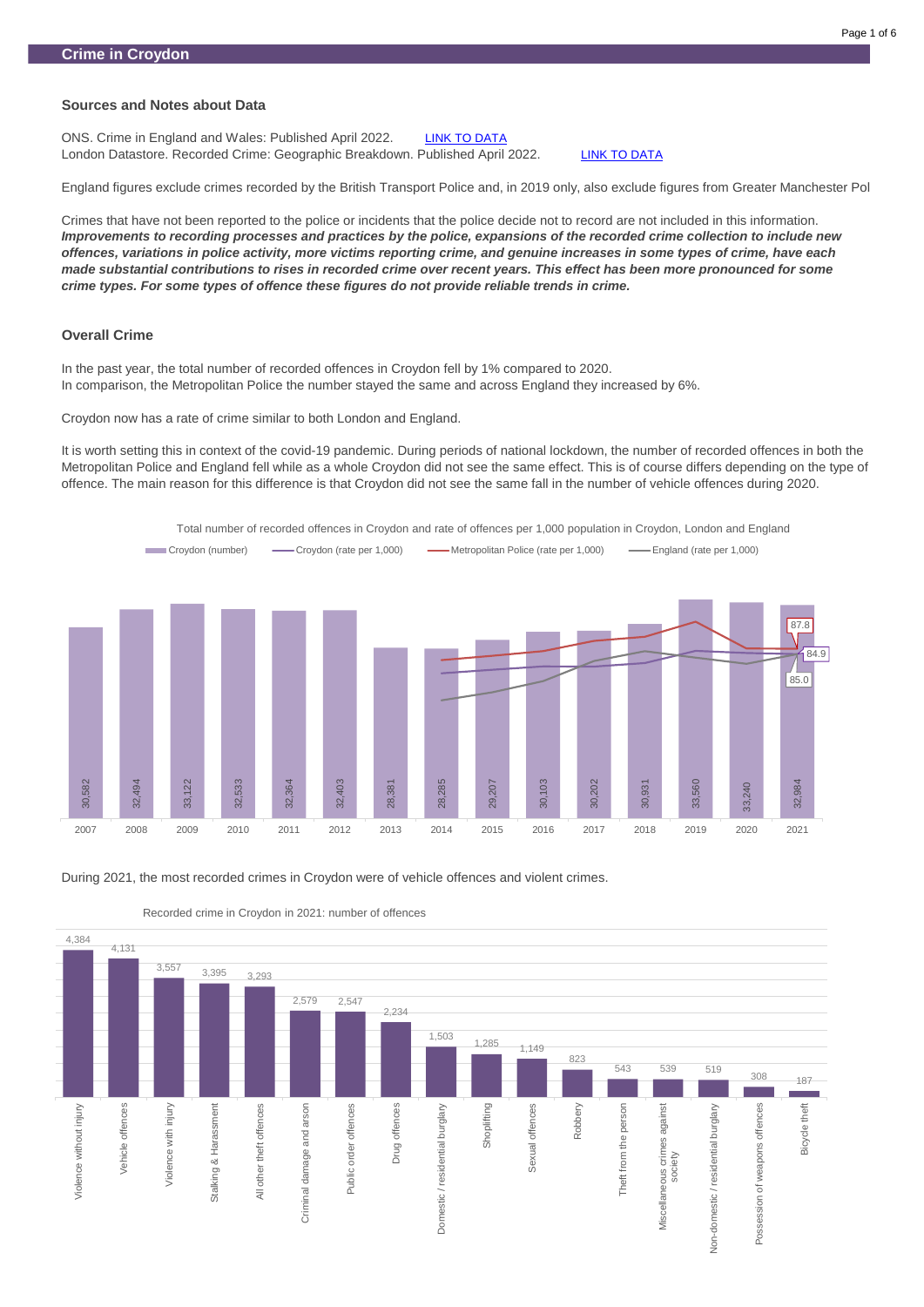The small areas with the largest numbers of total recorded crime were around the town centre.



Reproduced by permission of Ordnance Survey on behalf of HMSO. © Crown copyright and database right 2019 OS Licence number 10001927

The remaining sections focus on recorded crime by offence type in the past five years. Crimes are listed in order of the largest volume in 2021.

Croydon has a higher rate of offences of this type than the Me Police and a lower rate than England.

#### **Violence without injury**

13% of all recorded crimes in Croydon in 2021 were violence without injury offences. Similar to the Met Police (12%) and slightly lower than England (15%).

Croydon has a higher rate of offences of this type than England and a similar rate to the Met Police.

In the past year, the number of offences of this type has faller by 18% in Croydon. In the Met Police they fell by 9% and across England they fell by 6%.

In the past year, the number of offences of this type has not increased in Croydon. In the Met Police they increased by 4% and across England they increased by 10%.

#### **Vehicle offences**

13% of all recorded crimes in Croydon in 2021 were vehicle offences. Similar to the Met Police (13%) and lower than higher than England (7%).





Number of recorded offences in Croydon and rates per 1,000 population

Vehicle offences (Croydon number) - Croydon rate - Met Police rate - England rate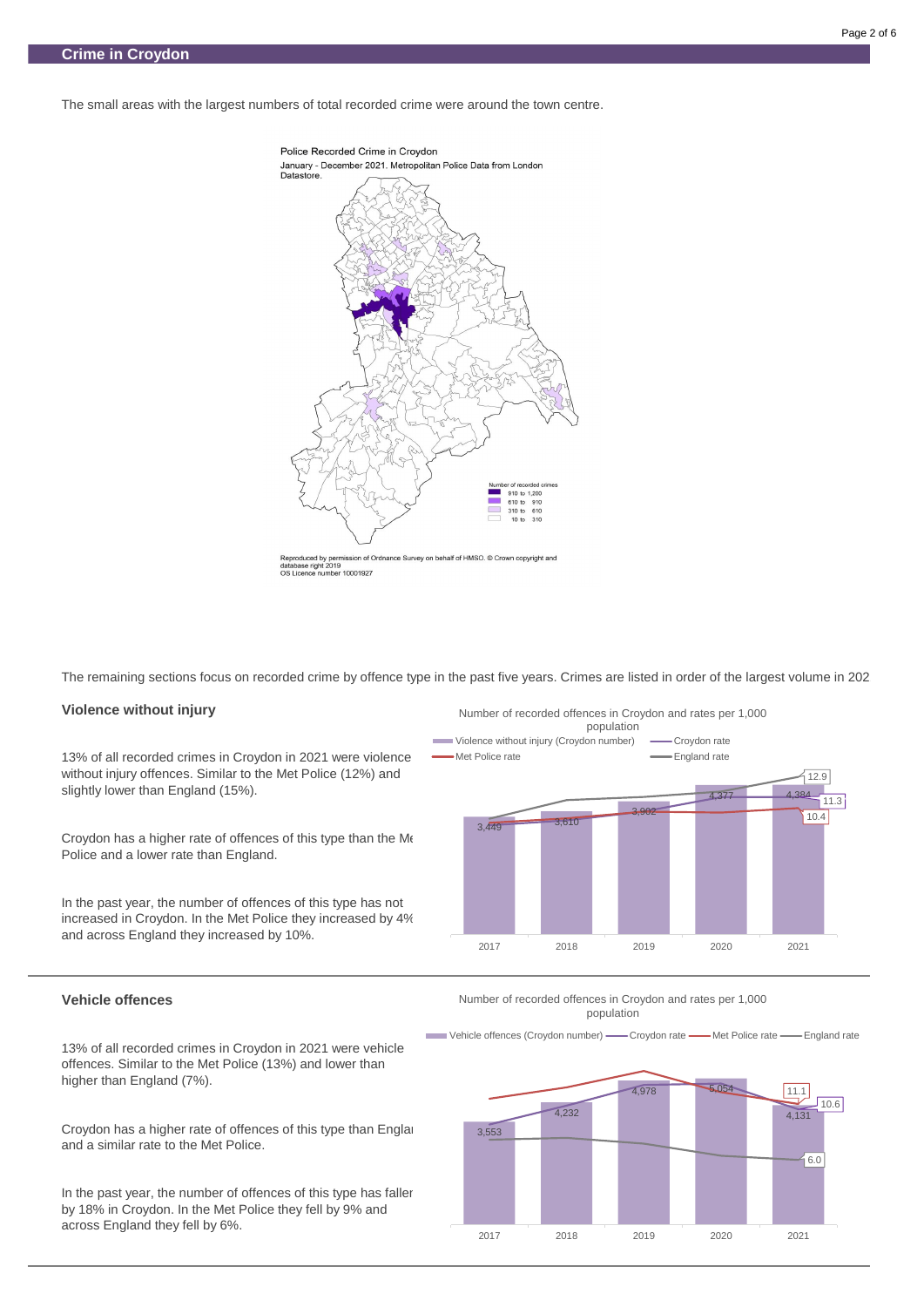#### **Violence with injury**

11% of all recorded crimes in Croydon in 2021 were violence with injury offences. Similar to the Met Police (9%) and England (10%).

Croydon has a higher rate of offences of this type than England and the Met Police.

10% of all recorded crimes in Croydon in 2021 were stalking  $\epsilon$ harassment offences. Similar to the Met Police (9%) and slightly lower than England (14%).

In the past year, the number of offences of this type has increased by 4% in Croydon. In the Met Police they also increased by 4% and across England they increased by 8%.

#### **Stalking and harassment**

Croydon has a slightly higher rate of offences of this type than the Met Police and a lower rate than England.

In the past year, the number of offences of this type has increased by 12% in Croydon. In the Met Police they also increased by 12% and across England they increased by 21%.

Croydon has a slightly higher rate of offences of this type than the Met Police and a lower rate than England.

#### **All other theft offences**

10% of all recorded crimes in Croydon in 2021 were all other theft offences. Similar to the Met Police (11%) and slightly higher than England (8%).

Croydon has a slightly lower rate of offences of this type than the Met Police and a higher rate than England.

In the past year, the number of offences of this type has increased by 20% in Croydon. In the Met Police they increased by 8% and across England they increased by 5%.

8% of all recorded crimes in Croydon in 2021 were criminal damage and arson offences. Similar to the Met Police (7%) and slightly lower than England (10%).

In the past year, the number of offences of this type has increased by 5% in Croydon. In the Met Police they increased by 2% and across England they increased by 3%.



Number of recorded violence with injury offences in Croydon and rates per 1,000 population









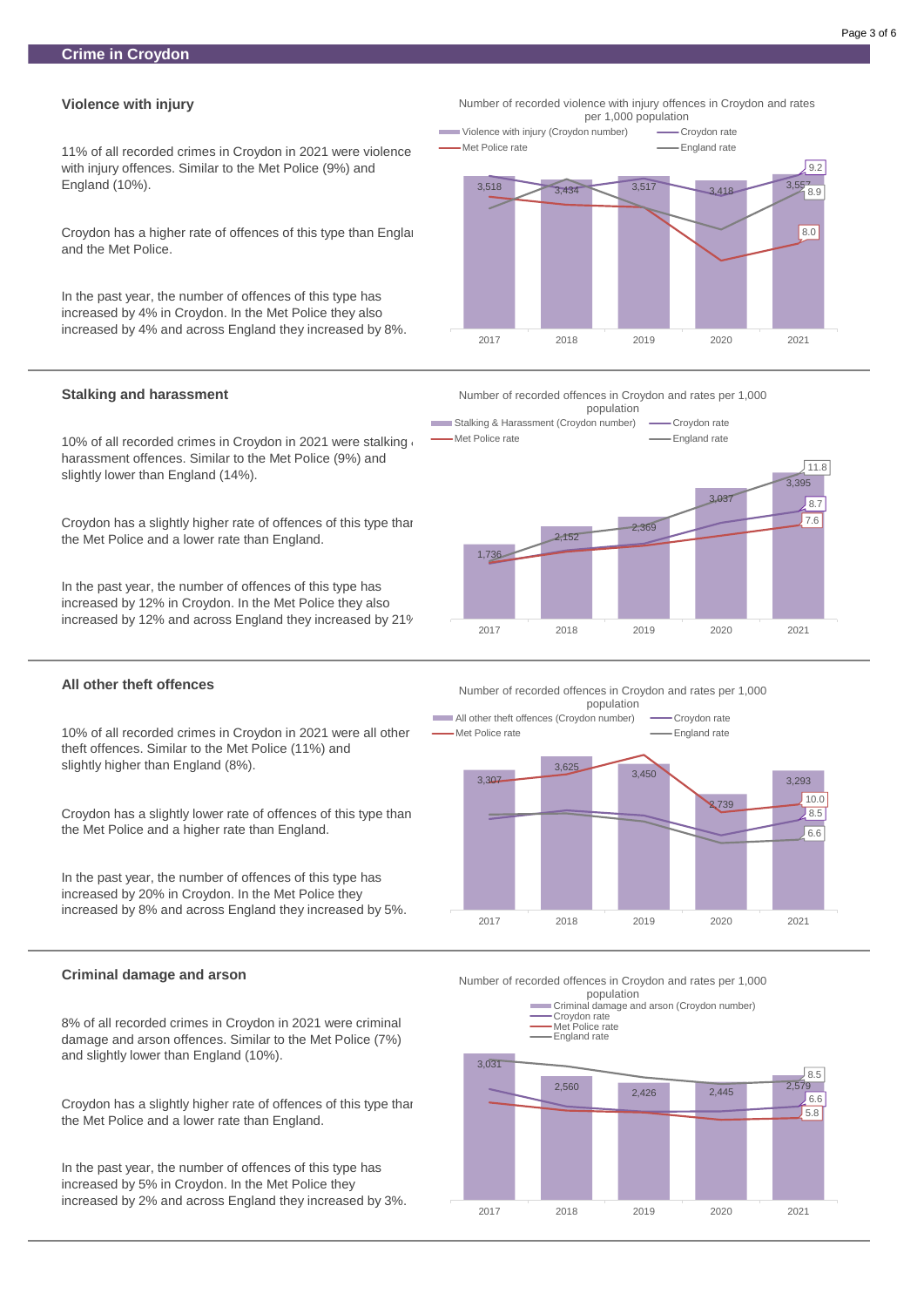# **Public order offences**

8% of all recorded crimes in Croydon in 2021 were public order offences. The same as the Met Police (8%) and slightly lower than England (11%).

Croydon has a slightly higher rate of offences of this type than the Met Police and a lower rate than England.

In the past year, the number of offences of this type has increased by 10% in Croydon. In the Met Police they increased by 9% and across England they increased by 20%.

In the past year, the number of offences of this type has faller by 19% in Croydon. In the Met Police they fell by 17% and across England they fell by 10%.

#### **Drug offences**

5% of all recorded crimes in Croydon in 2021 were residentia / domestic burglary offences. The same as the Met Police (5%) and similar to England (4%).

7% of all recorded crimes in Croydon in 2021 were public order offences. Similar to the Met Police (7%) and slightly higher than England (4%).

In the past year, the number of offences of this type has faller by 16% in Croydon. In both the Met Police and England they fell by 14%.

Croydon has a slightly higher rate of offences of this type than the Met Police and England.

#### **Residential burglary**

Croydon has a slightly lower rate of offences of this type than the Met Police and a slightly higher rate than England.

#### **Shoplifting**

# 1,641 1,397 1,705 1,240 1,285 4.3 3.3 3.7 Shoplifting (Croydon number) — Croydon rate — Met Police rate — England rate

4% of all recorded crimes in Croydon in 2021 were shoplifting offences. The same as the Met Police (4%) and similar to England (5%).

Croydon has a slightly lower rate of offences of this type than the Met Police and England.

Number of recorded offences in Croydon and rates per 1,000 1,000 population population

In the past year, the number of offences of this type has increased by 4% in Croydon. In the Met Police the number fell by 6% and in England they fell by 1%.

2,000

Drug offences (Croydon number) - Croydon rate - Met Police rate - England rate

1,770

2,116

2,311

2,547

6.6 6.6

9.4

2017 2018 2019 2020 2021

Number of recorded offences in Croydon and rates per 1,000 population

**Public order offences (Croydon number) -**Croydon rate Met Police rate **England rate** 



Number of recorded offences in Croydon and rates per 1,000 population

Number of recorded offences in Croydon and rates per 1,000



2017 2018 2019 2020 2021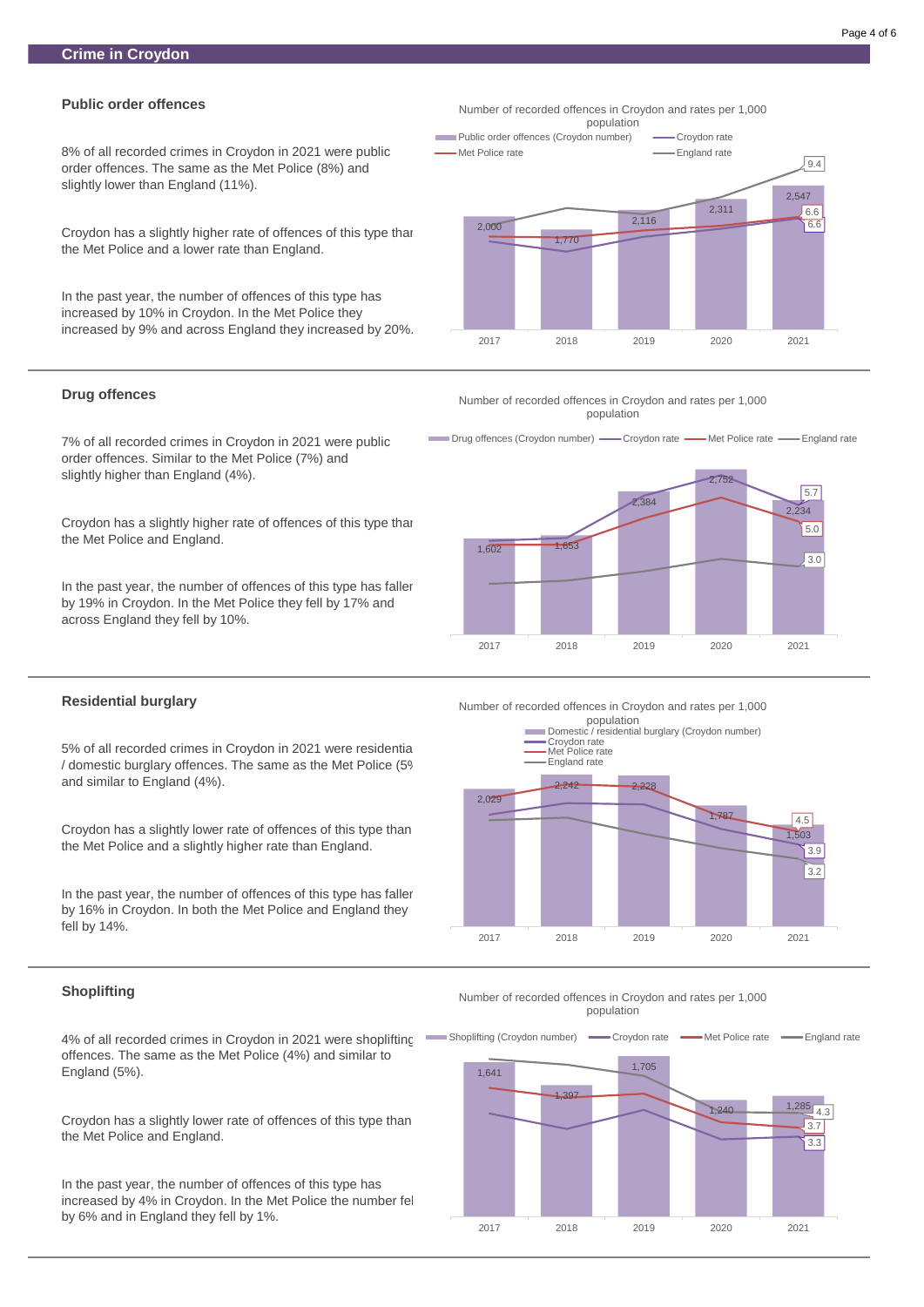# **Sexual offences**

3% of all recorded crimes in Croydon in 2021 were sexual offences. The same as the Met Police (3%) and similar to England (4%).

Croydon has a slightly higher rate of offences of this type than the Met Police and a similar rate to England.

In the past year, the number of offences of this type has increased by 15% in Croydon. In the Met Police the number increased by 27% and in England they increased by 22%.

In the past year, the number of offences of this type has faller by 15% in Croydon. In the Met Police they fell by 18% and across England they fell by 9%.

# **Robbery**

2% of all recorded crimes in Croydon in 2021 were robbery offences. This is similar to the Met Police (3%) and similar to England (1%).

Croydon has a slightly higher rate of offences of this type than the England and a similar rate to the Met Police.

Croydon has a lower rate of offences of this type than Englan and a similar rate to the Met Police.

### **Theft from the person**

2% of all recorded crimes in Croydon in 2021 were theft from the person offences. This is lower than the Met Police  $(5%)$  and similar to England (1%).

Croydon has a lower rate of offences of this type than the Met Police and a similar rate to England.

#### Number of recorded offences in Croydon and rates per 1,000 1,000 population population

In the past year, the number of offences of this type has increased by 28% in Croydon. In the Met Police the number increased by 20% and in England they increased by 16%.

#### **Miscellaneous crimes against society**

2% of all recorded crimes in Croydon in 2021 were miscellaneous crimes against society offences. This is similar to the Met Police (1%) and the same as England (2%).

In the past year, the number of offences of this type has increased by 8% in Croydon. In the Met Police the number increased by 3% and in England they increased by 2%.

Number of recorded offences in Croydon and rates per 1,000 1,000 population population





1,000 population population